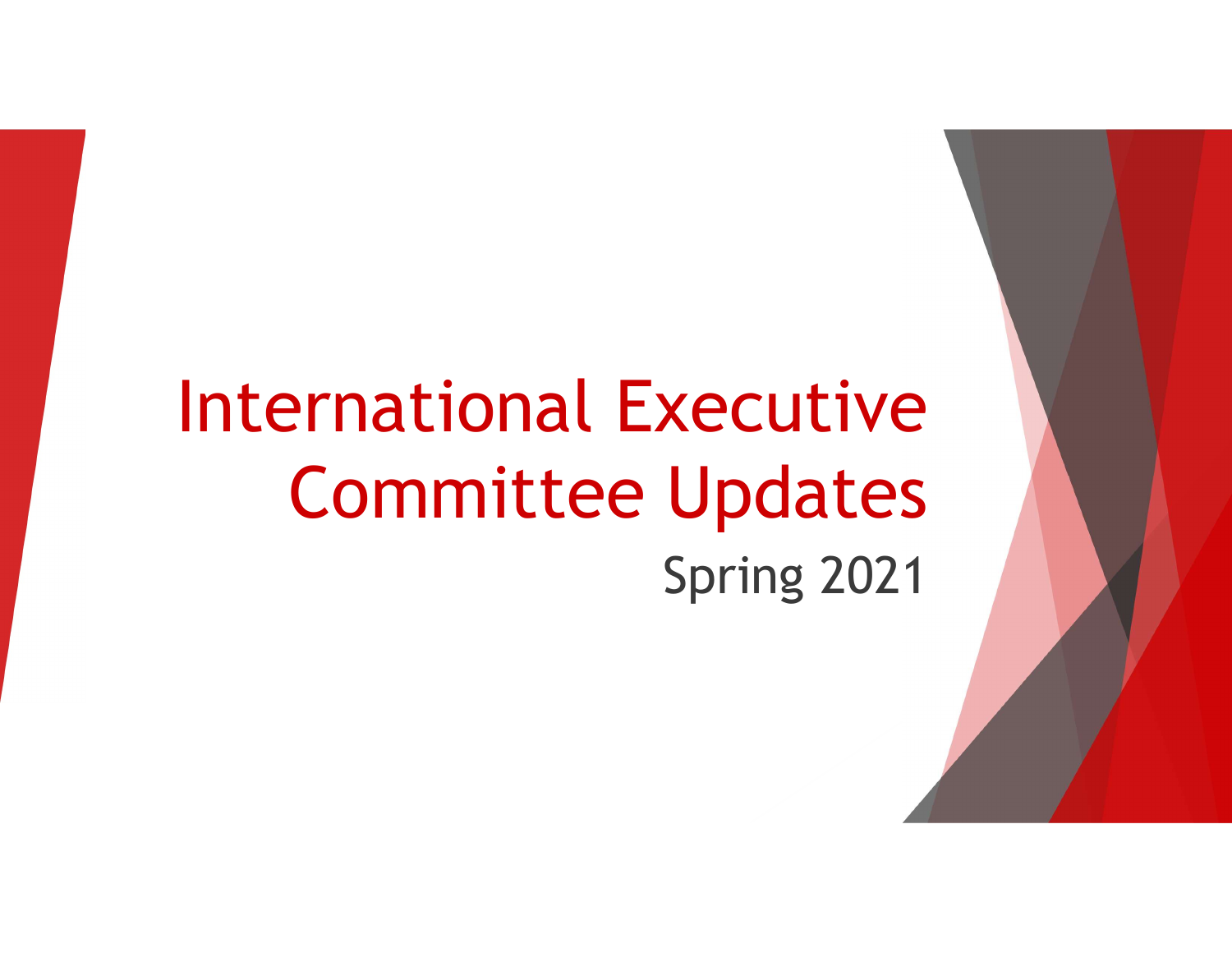# Kappa Psi Vision – Mission - Values

► Vision

► Leaders in Pharmacy, Excellence in Life

► Mission

► To develop leaders with a passion for service to their community while creating lifelong personal and professional connections

► Values

- ► Industry, Sobriety, Fellowship, High Ideals
- ► Chapter activities and communications should be structured in support of the organization's mission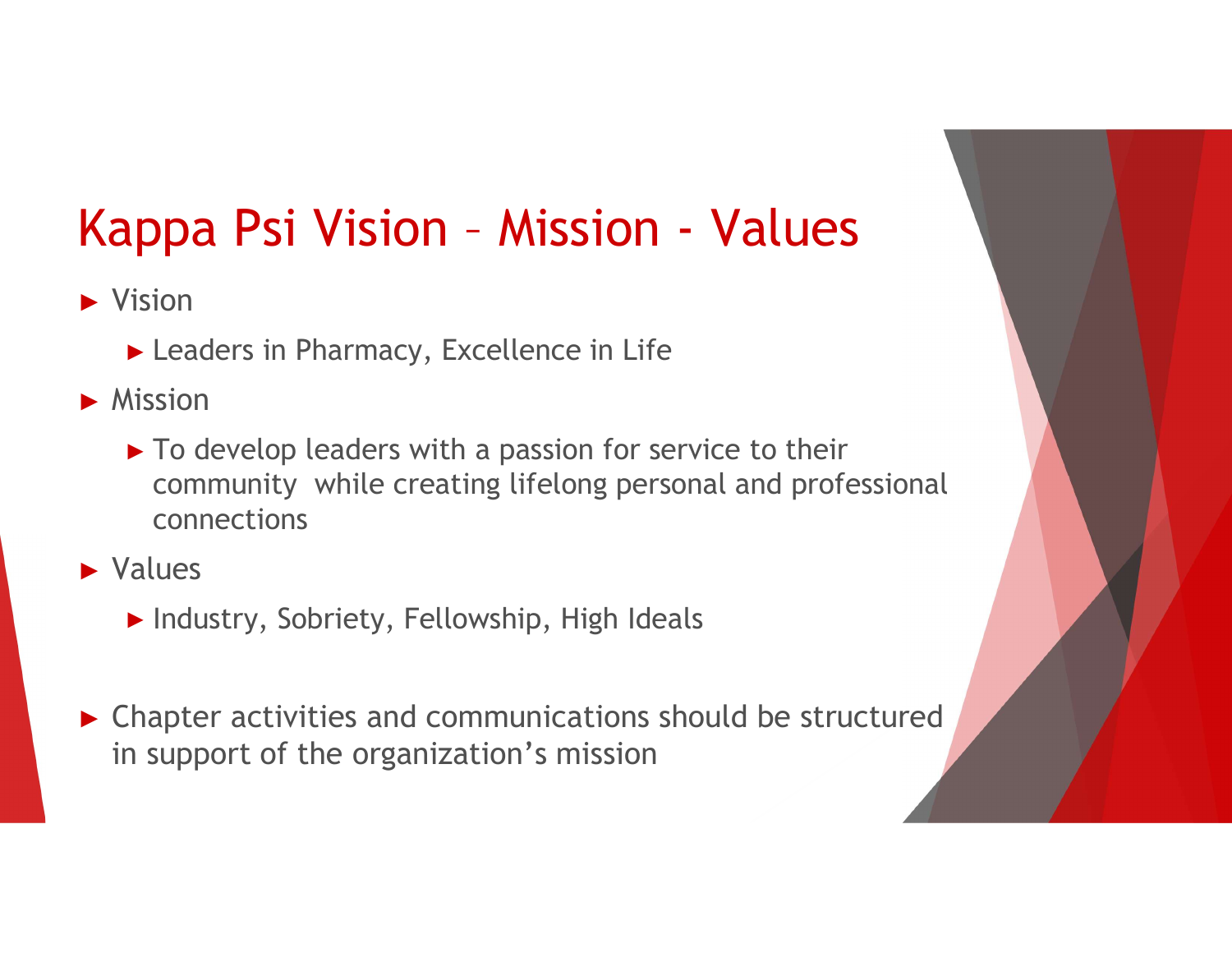► Kappa Psi's first Service Week was held October 4-10, 2020

- ► Over 700 Brothers and 38 Chapters participated in more than 75 individual events
	- ► Food drives, food distribution centers, blood donations, vaccination clinics, staffing health clinics
		- ► Donated 500+ canned goods, packaged 400+ boxes of food, prepared 7300+ meals, donated 300+ books to Reach Out and Read
	- ► Total monetary donations of \$10,659.75 to various charities throughout the US and Canada, including \$5371.50 to Reach Out and Read
- ► Watch the 2020 Service Week summary video
	- ► https://youtu.be/u95m4N4iCq8
- ► Plan to participate in the Second Annual Kappa Psi International Service Week held October 3-9, 2021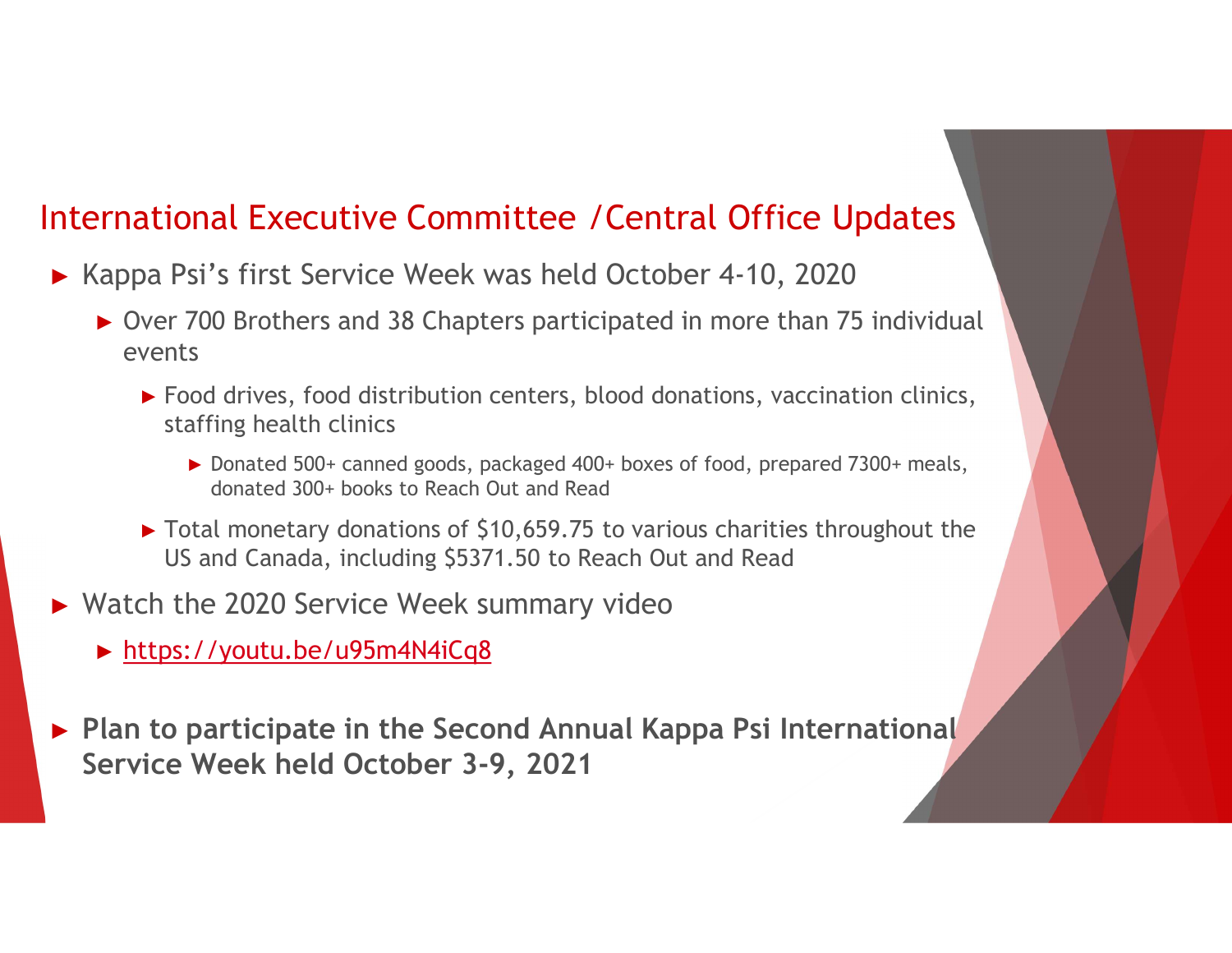- ► Collegiate Awards for 2020-2021
	- ► The Chapter Progress Report form will be completed electronically
	- ► Chapters will no longer be ranked (No top ten chapters)
	- $\blacktriangleright$  There will be new awards offered for this year
		- ► Pledge Class Activity Award (Chapter award)
		- ► COVID-19 Pandemic Advocacy Award (Chapter award)
		- ► Scholastic Achievement Award (Member award)
		- ► Leadership Award (Member award)
		-
- **National Executive Committee /Central Office Updates**<br>
regiate Awards for 2020-2021<br>
the Chapter Progress Report form will be completed electronically<br>
hapters will no longer be ranked (No top ten chapters)<br>
<br> **►** Pledge ► Additional information can be found on the webpage under Chapter Progress Report in the collegiate section kappapsi.com/collegiates
	- ► The Philanthropy Committee will be releasing criteria for service and philanthropy based awards separately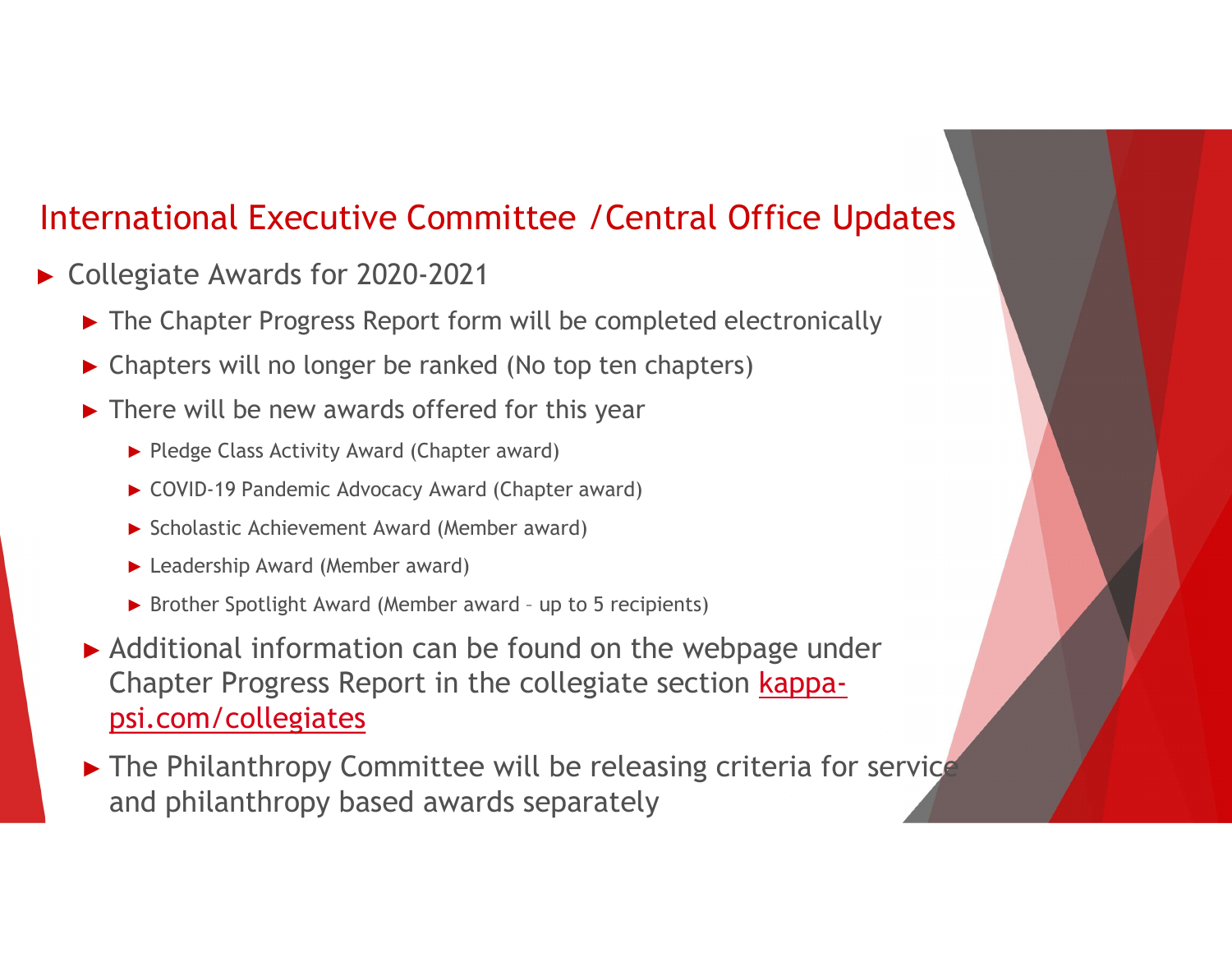- ► Diversity, Equity and Inclusion (DEI) Education and **Training** 
	- ► The Professional Fraternity Association (PFA) has contracted with DEI experts to develop education for its member organizations, including Kappa Psi.
	- ► Information on Phase 1 of the PFA DEI Initiative was provided to the executive officers of its member organizations in late March
	- ► The Kappa Psi IEC is reviewing the program and in STARTING WITH OURSELVES discussions about the roll out plan for our members **EXPLORING** 
		- ► Phase 1 includes education on unconscious bias
		- ► Phase 2 remains in development and includes train the trainer education sessions



## **UNCONSCIOUS BIAS**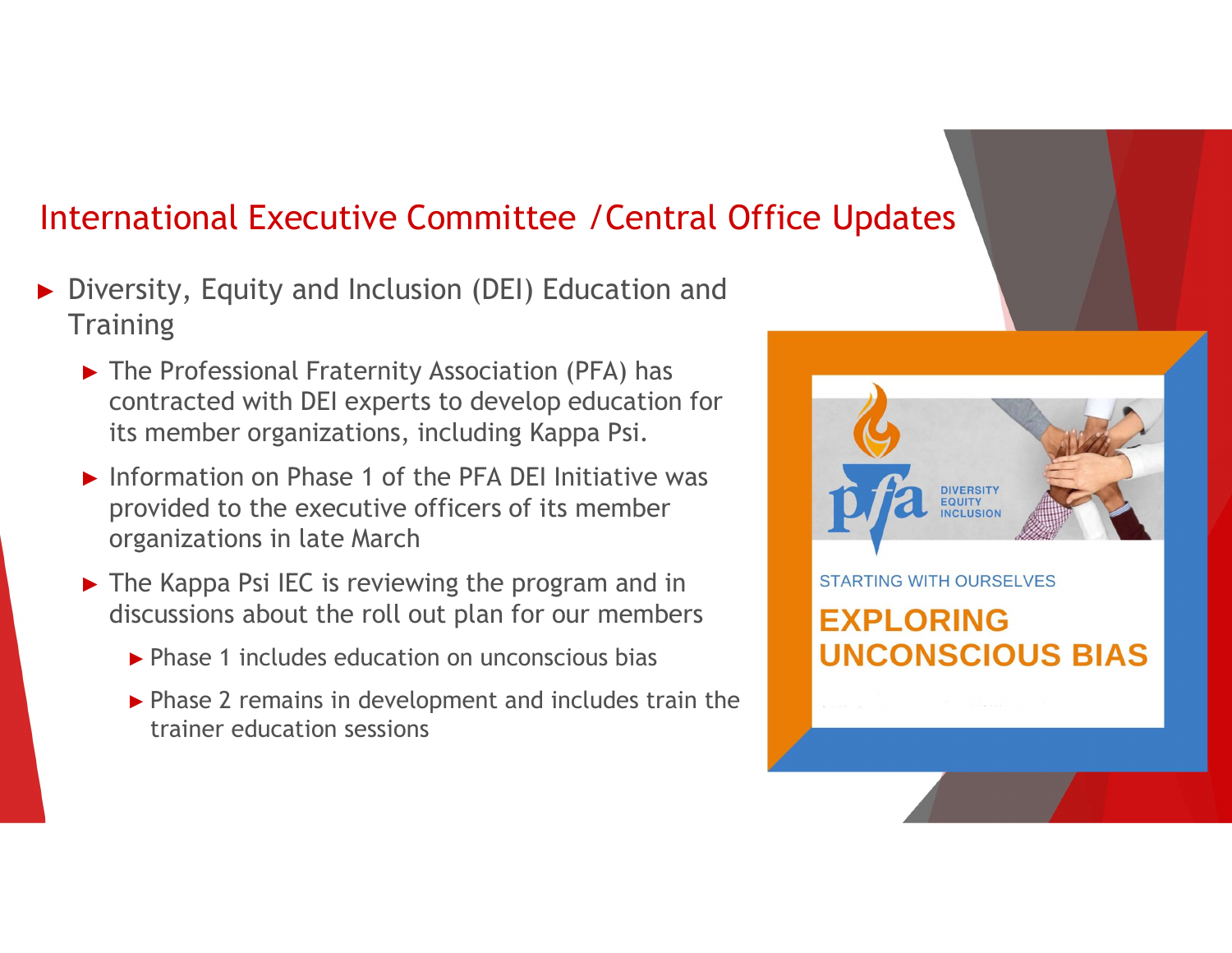### ► Communications and Media

- ► While on campus, chapters often shorten their name to Kappa Psi but utilizing the chapter name in media and in formal communications is the standard
	- ► e.g. Kappa Psi Alpha Beta Delta Chapter
- ► The only individuals that may speak on behalf of Kappa Psi are the Grand Regent and the Executive Director.
- ► Chapters or individuals should not put out formal position statements on any topic without appropriate review and oversight.
	- ► Position statements require a process of education/research, discussion, review and formal organization approval
	- ► Chapters are also affiliated with their University, School/College of Pharmacy and the Kappa Psi international organization and chapters are subject to their rules
- $\blacktriangleright$  All chapter activities and formal communications should be reviewed with your faculty advisors or faculty GCDs
- ► Questions on this issue may be discussed with your GCDs and submitted to the Grand Regent at grandregent@kappapsi.org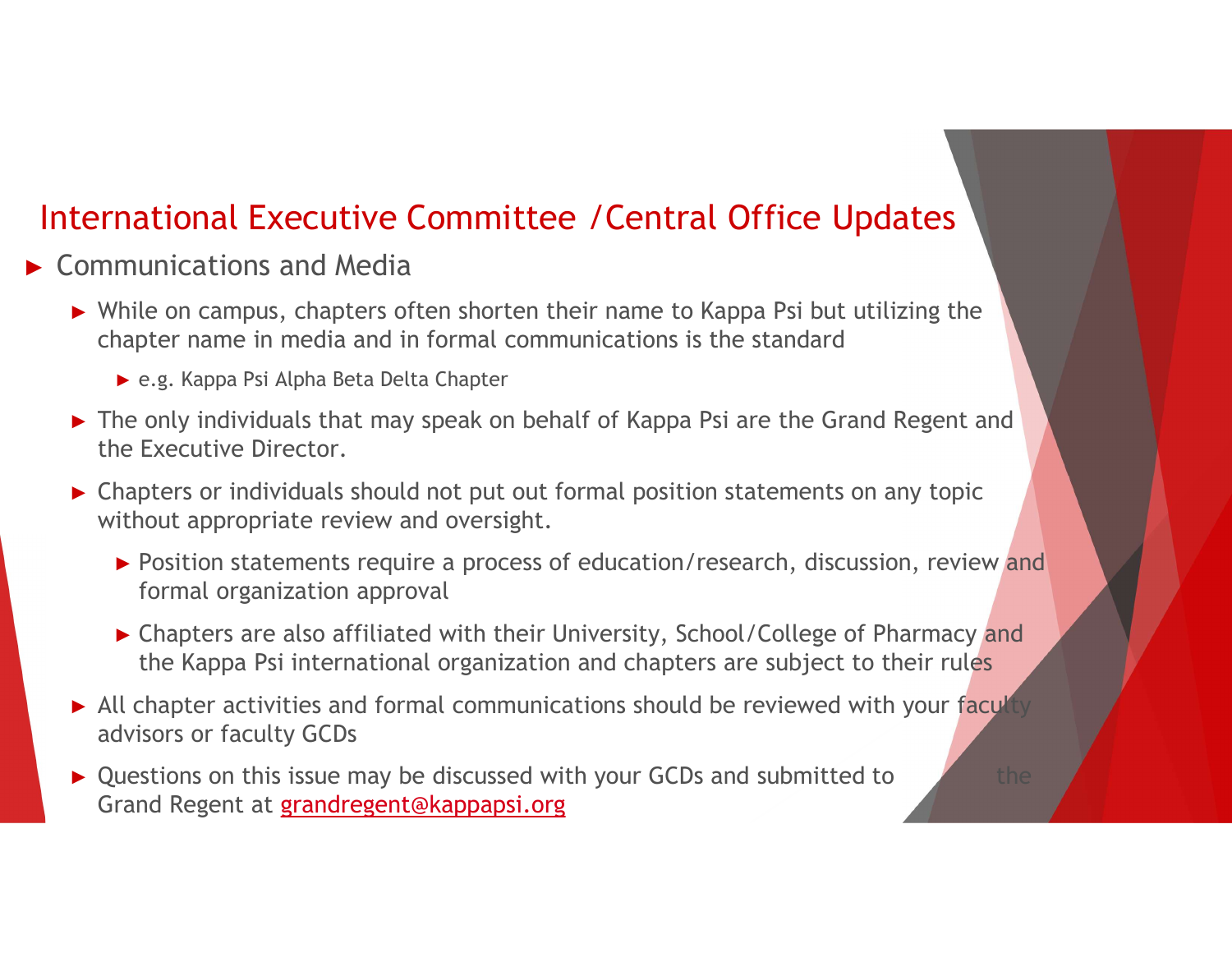- ► All chapters receive 20 print copies of THE MASK.
- ► If your chapter needs additional copies contact the Editor of THE MASK, Cameron Van Dyke, at mask@kappapsi.org to have additional copies added in the future
- ► Sign up for the digital copy
	- ► kappapsimask.com
- ► Use extra print copies to distribute to non Brothers for public relations or recruitment purposes (e.g. potential new members, the Dean's office staff)

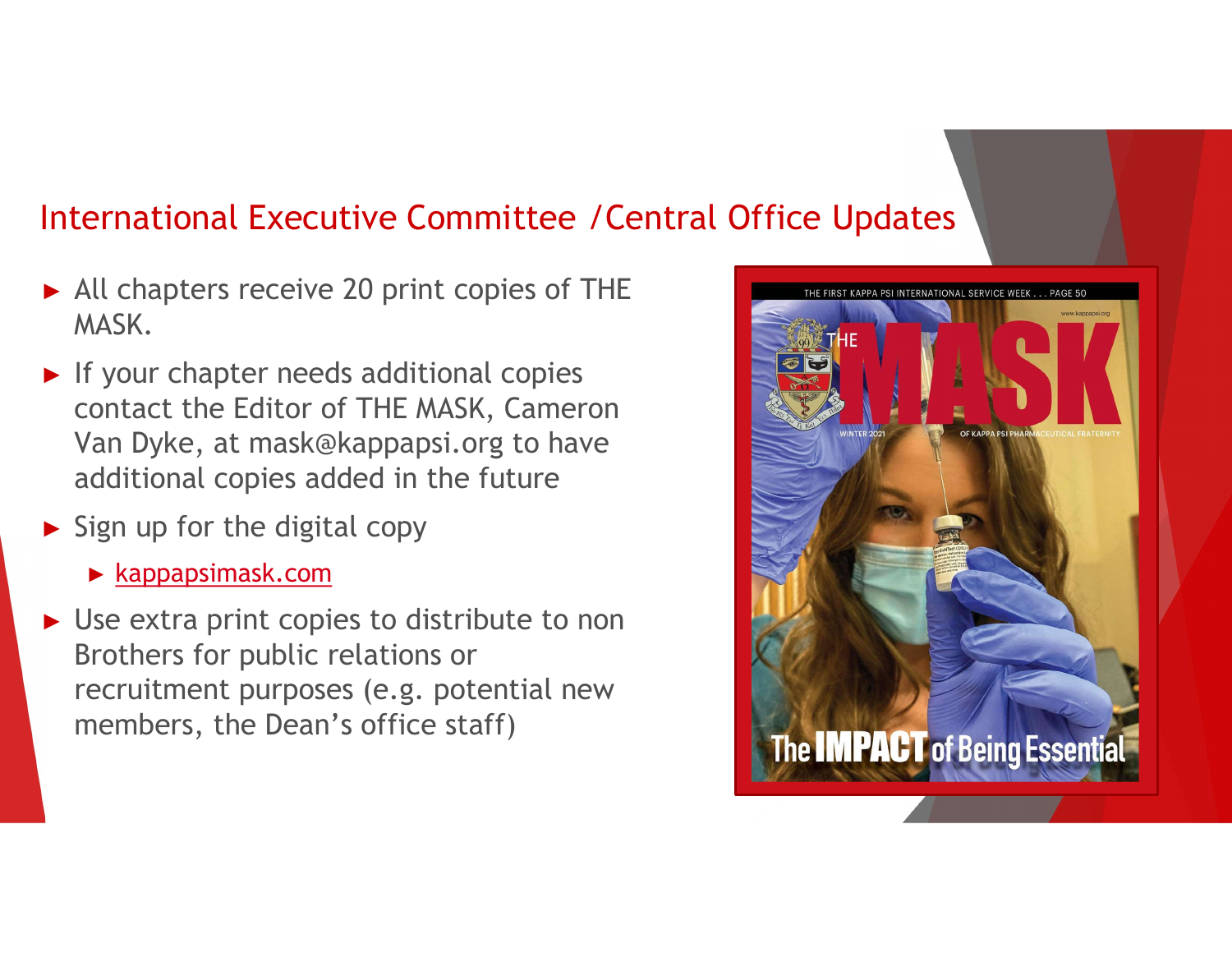- ► Our personal, professional, and Kappa Psi lives and activities have changed dramatically since the start of 2020.
- challenges, the triumphs, the heart warming moments, or the struggles.
- $\blacktriangleright$  We also want to hear what you are excited  $\blacktriangleright$  It's been a year of joy and of sadness. about as we move forward to new or reimagined goals and events.
	- ► Share a few words, a longer story or upload Kappapsi.com/mykpsistory media at kappapsi.com/mykpsistory

# **International Executive Committee /Central Office Updates**<br>
► Our personal, professional, and Kappa Psi<br>
lives and activities have changed<br>
dramatically since the start of 2020.<br>
► Share your stories from this past year

Share your struggles, your successes, or your hopes for the future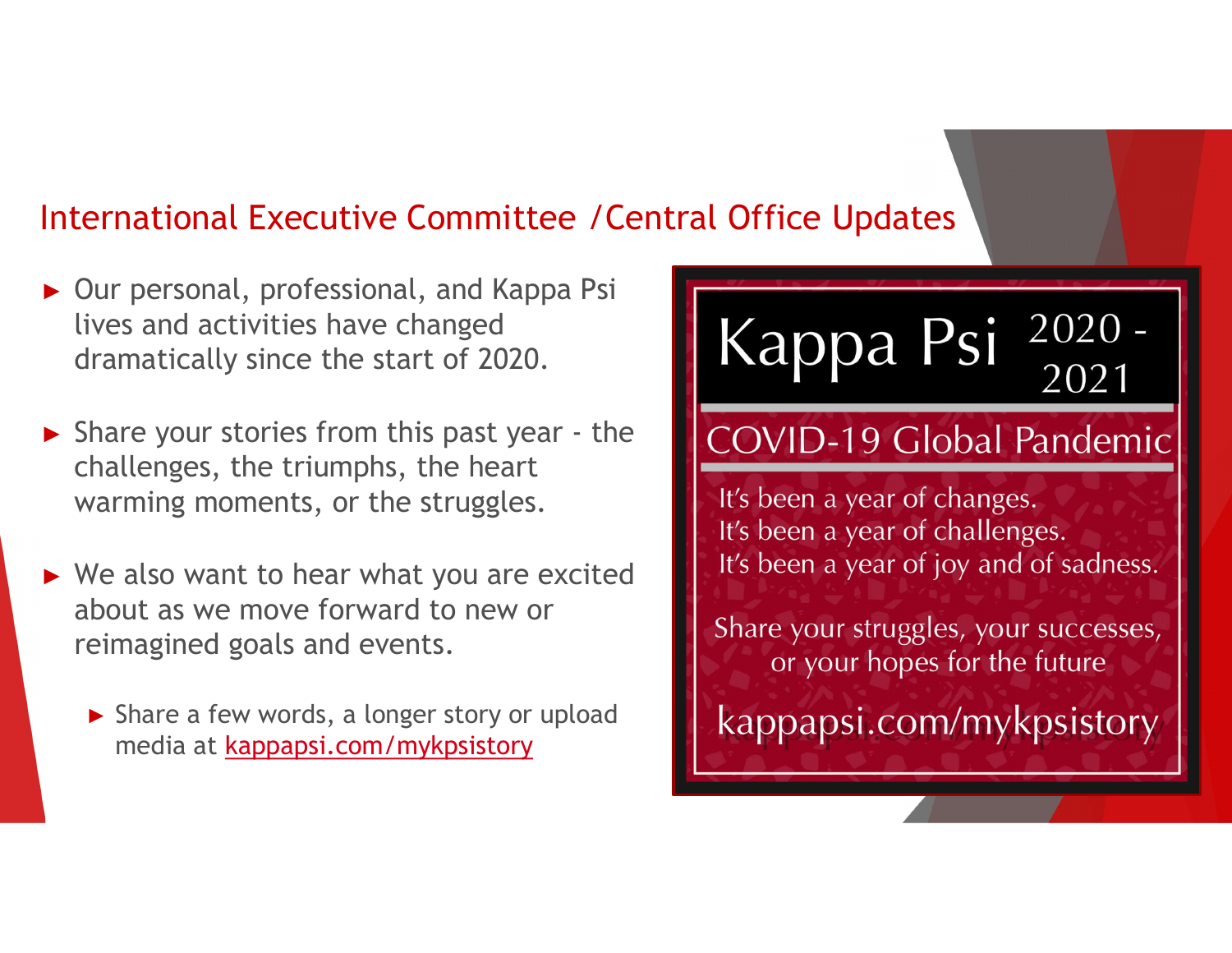- ► 60th Grand Council Convention has been postponed to the summer of 2022 Prinational Executive Committee / Central Office Upder<br>
00th Grand Council Convention has been postponed to the sum<br>
022<br>
► New dates - July 17 - 21, 2022<br>
► The Arizona Grand Resort & Spa will remain the site for the 60<sup></sup>
	-
	- ► The Arizona Grand Resort & Spa will remain the site for the 60<sup>th</sup> GCC
	- ► Subsequent Grand Council Conventions will move to even years (2024, 2026, etc.)
- ► Arizona Grand Resort & Spa
	- $\blacktriangleright$  All the rooms are suites
	- ► THERE IS AN ON-SITE WATERPARK!
		- ► With slides!
		- ► And 6 other pools
	- ► Lots of good food and shopping close



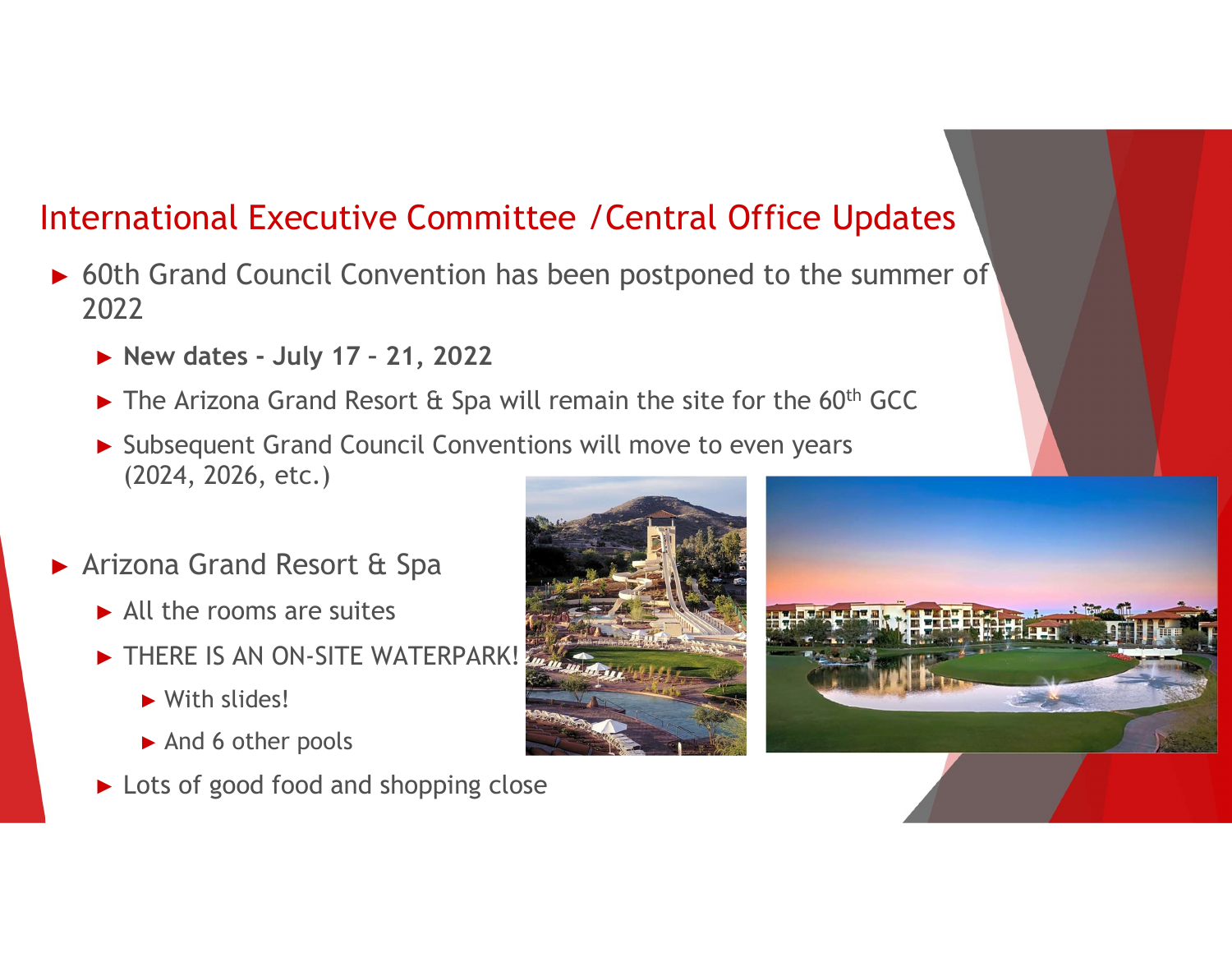- ► Province Realignment
	- ► The Province Designations policy was updated following the last realignment (August 1, 2012) to provide a 10 year time frame for review of the Province borders beginning in 2020.
		- ► "Starting in the year 2020, the Executive Committee of Kappa Psi Pharmaceutical Fraternity, Inc. shall reexamine Province borders every 10 years"
	- ► The recommendation is to not change Province boundaries at this time.
		- ► Chapter changes since the last realignment have not caused undue disruption to the function of Provinces
		- ► Recent school closings have been seen and more are possible in the next few years
		- ► Additional chapter expansions are possible although expected to slow compared to previous years
	- ► Province related policies will be reviewed for updates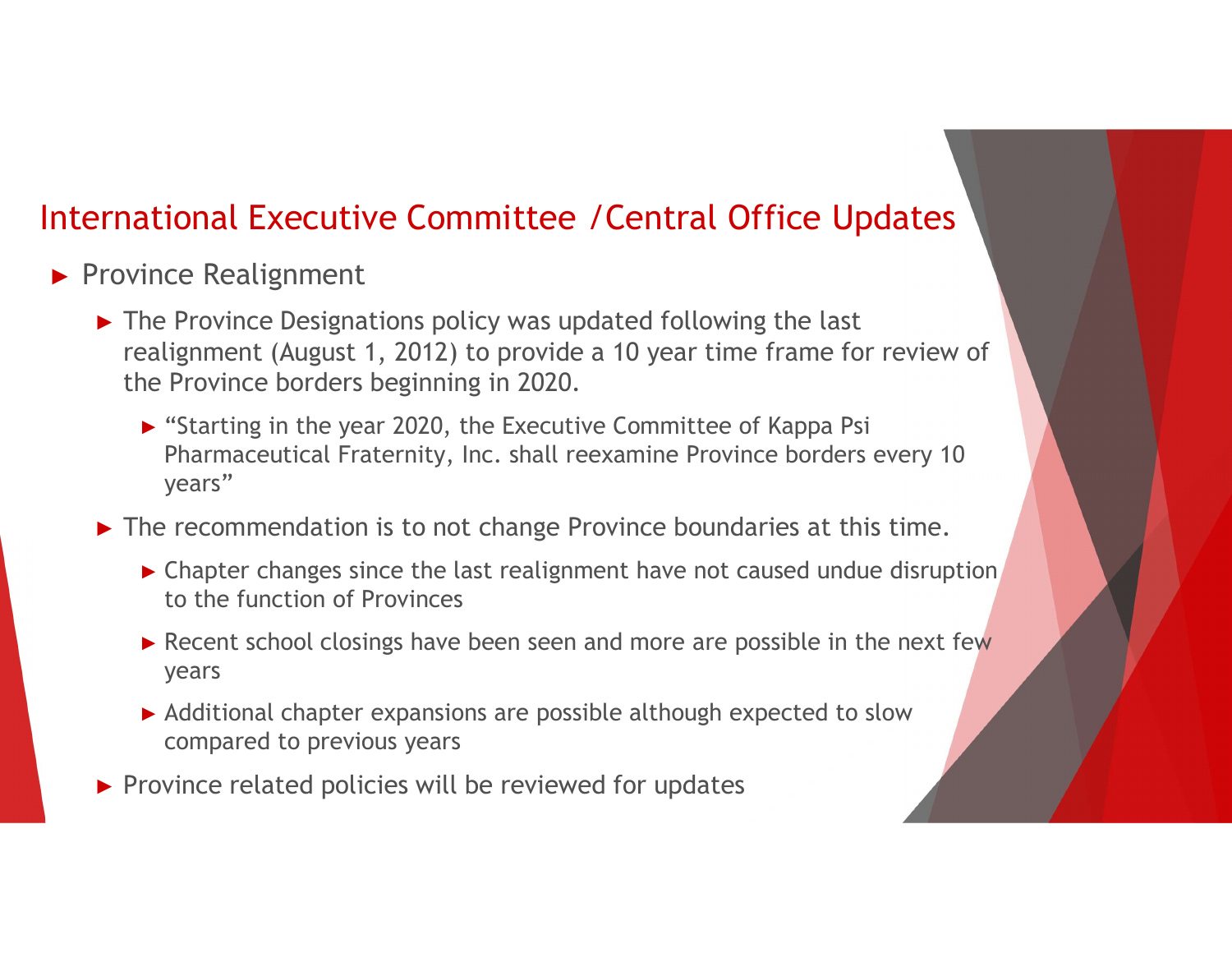- ► Finances and Taxes
	- ► Taxes for chapters and provinces should be filed annually
		- ► Best to file early to allow adequate time for resolution of concerns and to ensure appropriate filing for awards consideration
	- ► No fees will be charged on overdue chapter balances through June 1, 2021
	- ► The deadline for chapters to correct their EIN status has been moved to September 1, 2021
		- ► Chapters in auto revocation of their tax status as of September 1, 2021 will be considered for suspension. Chapters in auto revocation have been contacted.
		- ► Contact the Grand Counselor with questions (grandcounselor@kappapsi.org)
	- ► Alternatives to Venmo
		- ► Givebutter.com is an authorized vendor of Venmo and the platform may be used for electronic collection of funds with additional fees.
		- ► Zelle is an option without additional fees but is bank dependent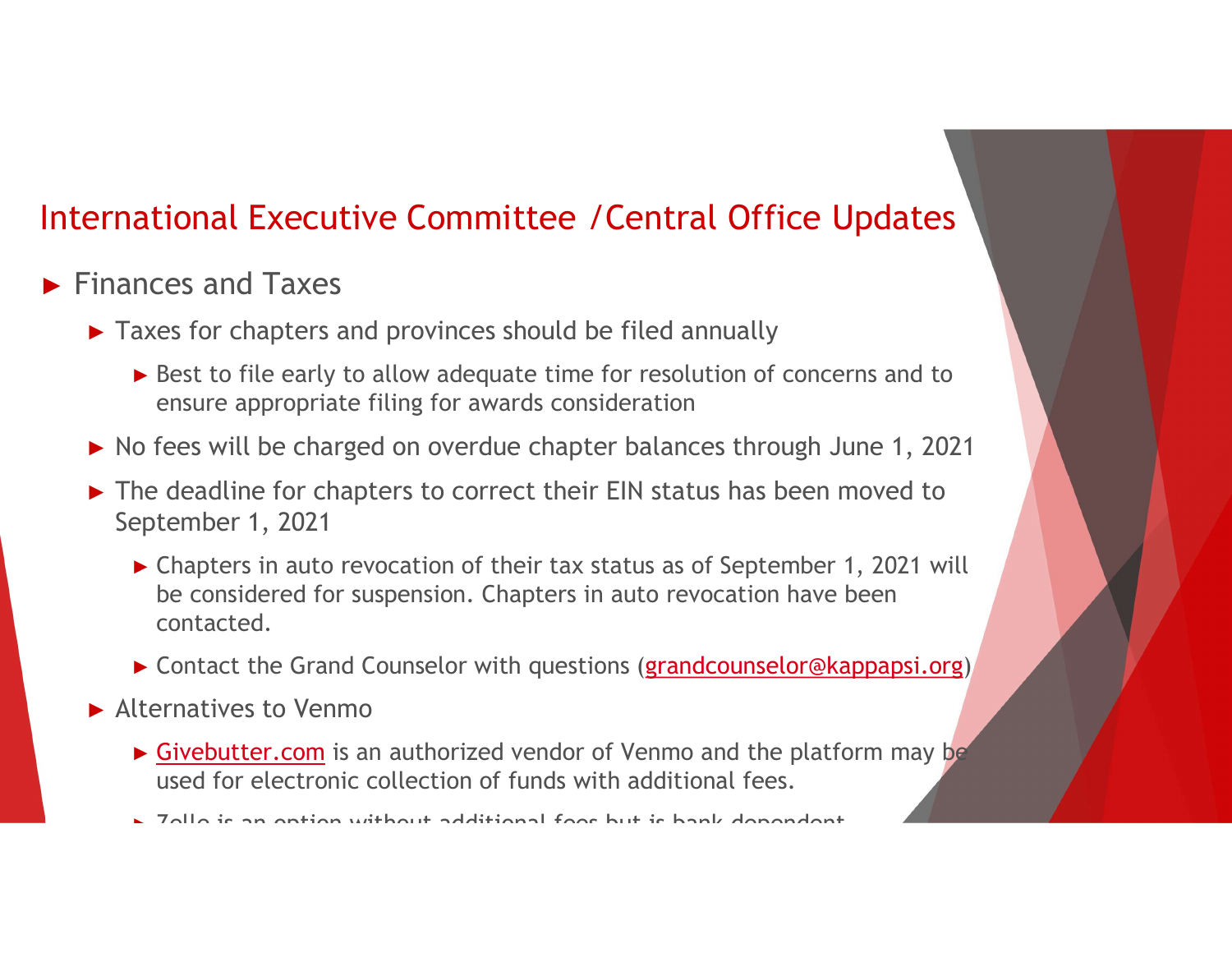- ► 2021 History Report Form is due 5/31/2021
	- ► Link included under the Brothers<Collegiate or Brothers<Graduate Tab on the website
	- ► Can only access Chapter History File with the **chapter@kappapsi.org** email
	- ► Newsletters may be submitted online on the website and a copy emailed to the Grand Historian
- ► Pledging and our history
	- ► Use THE MASK archives to have pledges research your chapter history
	- ► Editions back to 1904 may be found at **kappapsiarchives.org**
- ► Virtual Museum
	- ► Look through your Chapter/Province history. Submit pictures with a description to grandhistorian@kappapsi.org
	- ► Examples: historical composites/photos, documents, etc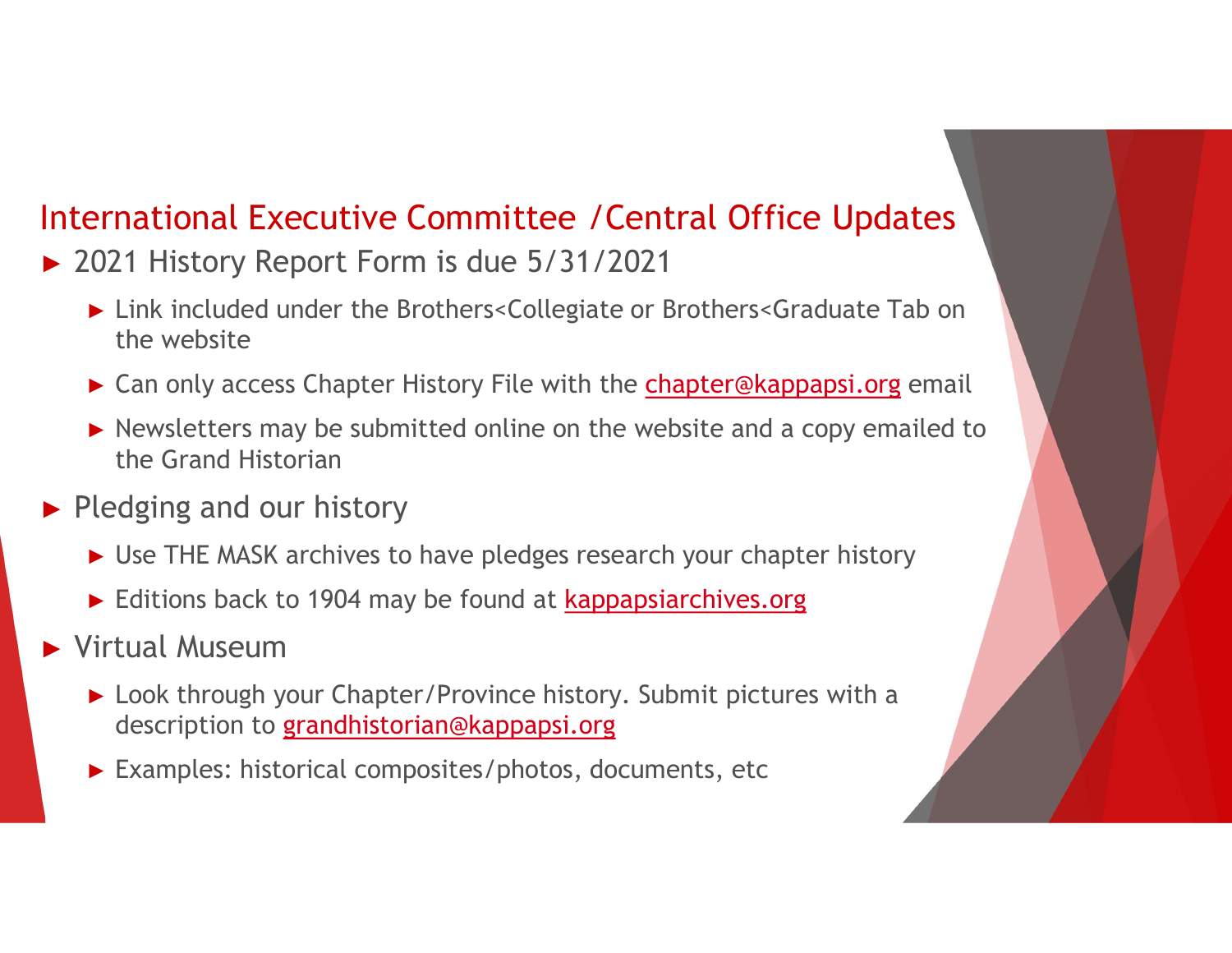- ► Pledging and Rushing
	- ► Looks different than usual for almost all chapters
	- ► Virtual rush or pledge events may be of benefit in the future to reach more people even post pandemic. Share your ideas for successful virtual or COVID modified events so others can learn from your chapter
		- ► Share your rushing and pledging events
		- ► Find rushing and pledging ideas
	- ► A new edition of the Ritual book is available. Copies have been sent to the Collegiate Chapters address on record.
	- ► Contact Grand Ritualist Joe Nardolillo for questions on using the ritual with COVID restrictions in your area (grandritualist@kappapsi.org)
- ► Contact Grand Ritualist Joe Nardolillo and Collegiate Member-at-Large Alex Maciejewski for questions on rushing and pledging (grandritualist@kappapsi.org, collatlarge@kappapsi.org)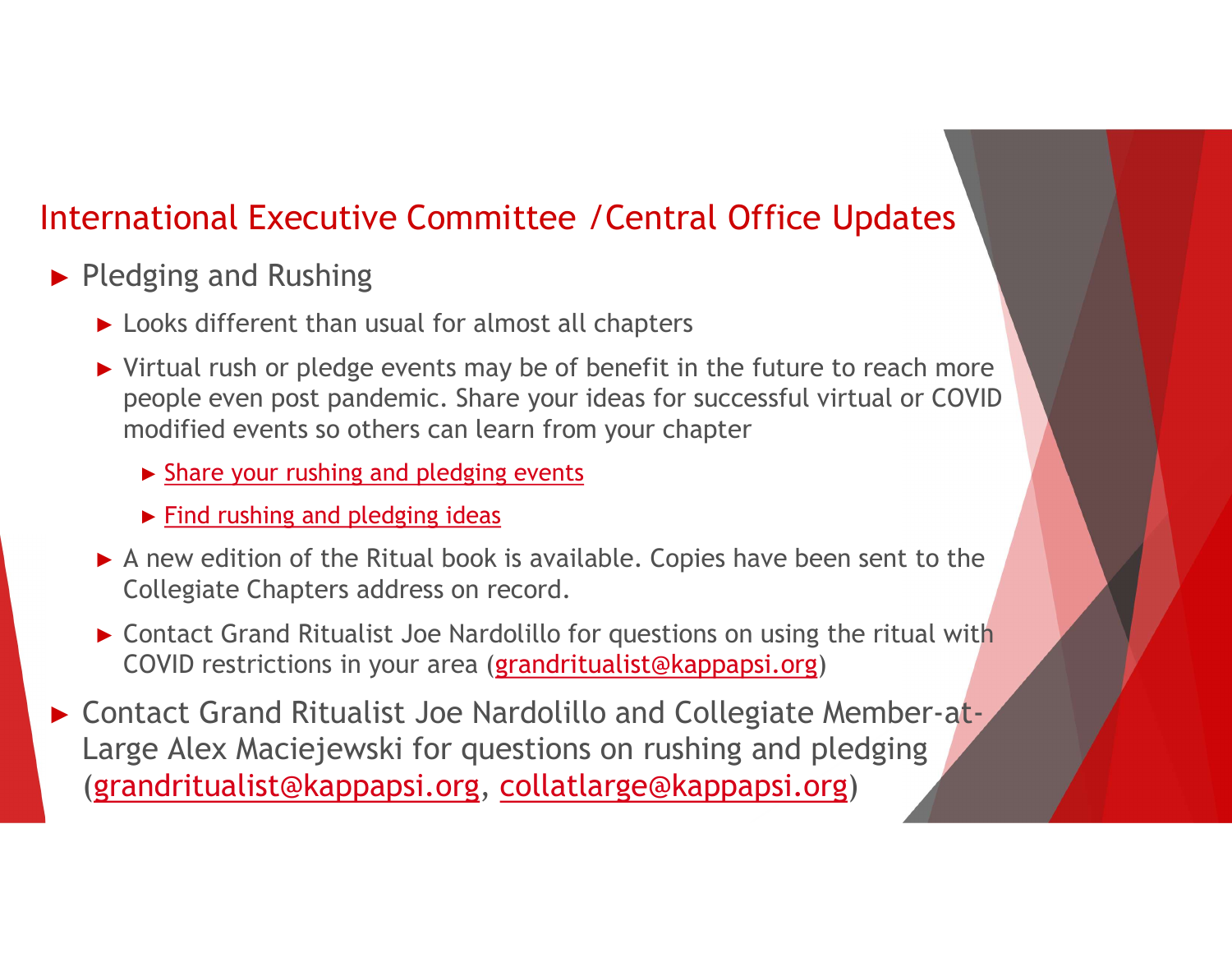- ► Graduate Referral Form
	- ► Brothers moving or wishing to connect with a graduate chapter should complete this form
		- ► kappapsi.com/grad-referral-form
	- ► Contact Graduate Member-at-Large Kabisatpathy with questions at gmalatlarge@kappapsi.org
- ► Voluntary Graduate Dues can be paid on the web site in the Kappa Psi Store (kappa-psi.com/store)
	- ► Become a member of Society 1879 and receive special benefits once you've donated at least \$1879 dollars
	- ► Dues breakdown: \$10 to GCC fund, \$40 to General fund
- ► Graduate Chapters should submit updated rosters to the Central Office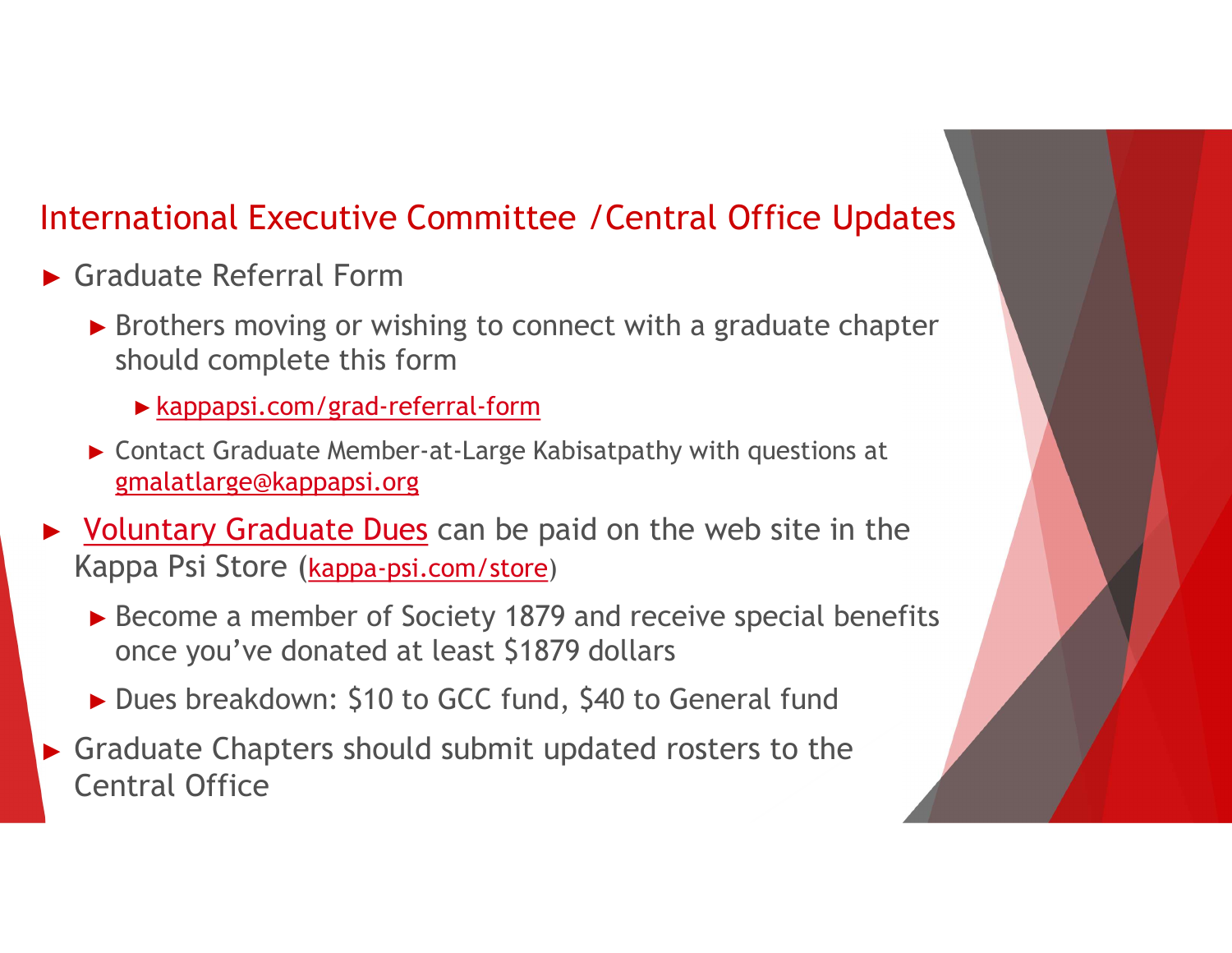## International Executive Committee /Central Office Updates Paria Committee / Central Office<br>
Test your Kappa Psi on social media<br>
→ On Instagram - kappapsi<br>
→ Test your Kappa Psi knowledge with Trivia Tuesday stories<br>
→ Learn about our service efforts with Philanthropy Friday po Fractional Executive Committee / Central Off<br>
• On Instagram - kappapsi<br>
• Test your Kappa Psi knowledge with Trivia Tuesday storic<br>
• Learn about our service efforts with Philanthropy Friday<br>
• Submit your chapter's info Friendal Executive Committee / Central Office Uperal office Uperal Collow Kappa Psi on social media<br>
→ On Instagram - kappapsi<br>
→ Test your Kappa Psi knowledge with Trivia Tuesday stories<br>
→ Learn about our service effort

- ► Follow Kappa Psi on social media
	- - ► Test your Kappa Psi knowledge with Trivia Tuesday stories
		- ► Learn about our service efforts with Philanthropy Friday posts
			- ► Submit your chapter's info to be highlighted at socialmedia@kappapsi.org
	- ► On Facebook with a public page and a private group
	-
	- - ► www.youtube.com/channel/UCjiMNsiacLpc7dkTzO9SRFQ